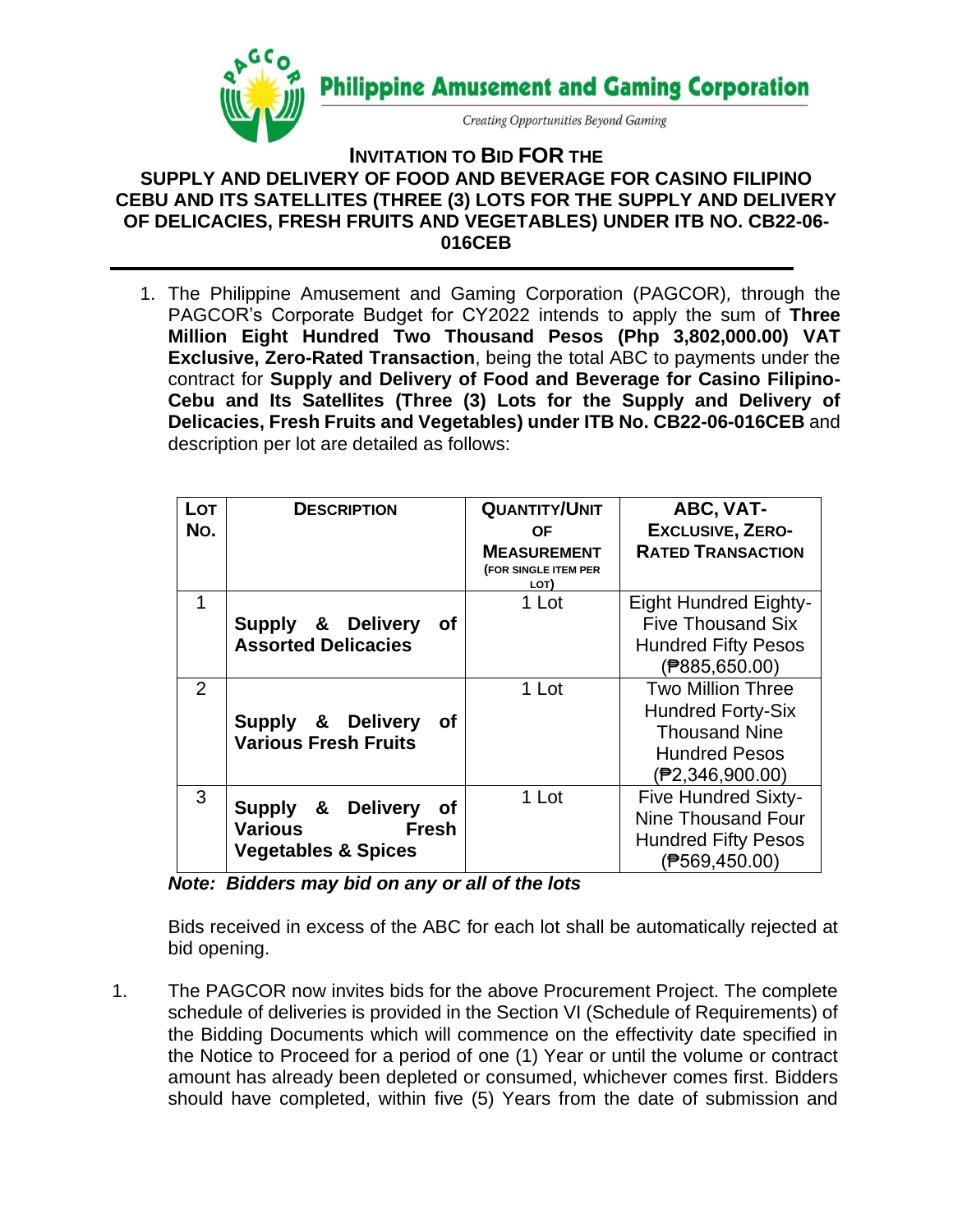

**Philippine Amusement and Gaming Corporation** 

Creating Opportunities Beyond Gaming

receipt of bids, a contract similar to the Project. The description of an eligible bidder is contained in the Bidding Documents, particularly, in Section II (Instructions to Bidders).

2. Bidding will be conducted through open competitive bidding procedures using a non-discretionary "*pass/fail*" criterion as specified in the 2016 revised Implementing Rules and Regulations (IRR) of Republic Act (RA) No. 9184.

Bidding is restricted to Filipino citizens/sole proprietorships, partnerships, or organizations with at least sixty percent (60%) interest or outstanding capital stock belonging to citizens of the Philippines, and to citizens or organizations of a country the laws or regulations of which grant similar rights or privileges to Filipino citizens, pursuant to RA No. 5183.

- 3. Prospective Bidders may obtain further information from PAGCOR and interested bidders may inspect and obtain further information from the Procurement Section (PS), acting as the BAC Secretariat, of PAGCOR and/or inspect the Bidding Documents at the 3rd Floor, Casino Filipino-Cebu, Waterfront Cebu City Hotel and Casino, 1 Salinas Driver, Lahug, Cebu City during office hours of PAGCOR from 9:00 a.m. to 5:00 p.m.
- 4. A complete set of Bidding Documents may be acquired by interested Bidders starting on **June 12, 2022** until **July 7, 2022** from the given address and website(s) below upon payment for the Bidding Documents, pursuant to the latest Guidelines issued by the GPPB, based on the following schedule:

| <b>Approved Budget for the Contract</b> | <b>Cost of Bidding Documents</b><br>(in Philippine Pesos) |
|-----------------------------------------|-----------------------------------------------------------|
| More than 500,000.00 up to 1 Million    | 1,000.00                                                  |
| More than 1 Million up to 5 Million     | 5,000.00                                                  |

PAGCOR shall allow the bidder to present its proof of payment for the fees either in person, by facsimile, or through electronic means.

Prospective bidders may also download the Bidding Documents free of charge from **[www.pagcor.ph](http://www.pagcor.ph/)** and **www.philgeps.gov.ph** and may be allowed to submit bids provided that bidders pay the applicable fee of the Bidding Documents not later than the deadline for the submission and receipt of bids.

In effecting payment for the Bidding Documents, prospective bidders shall present either the Payment Slip, which may be secured from the PD, or a copy of this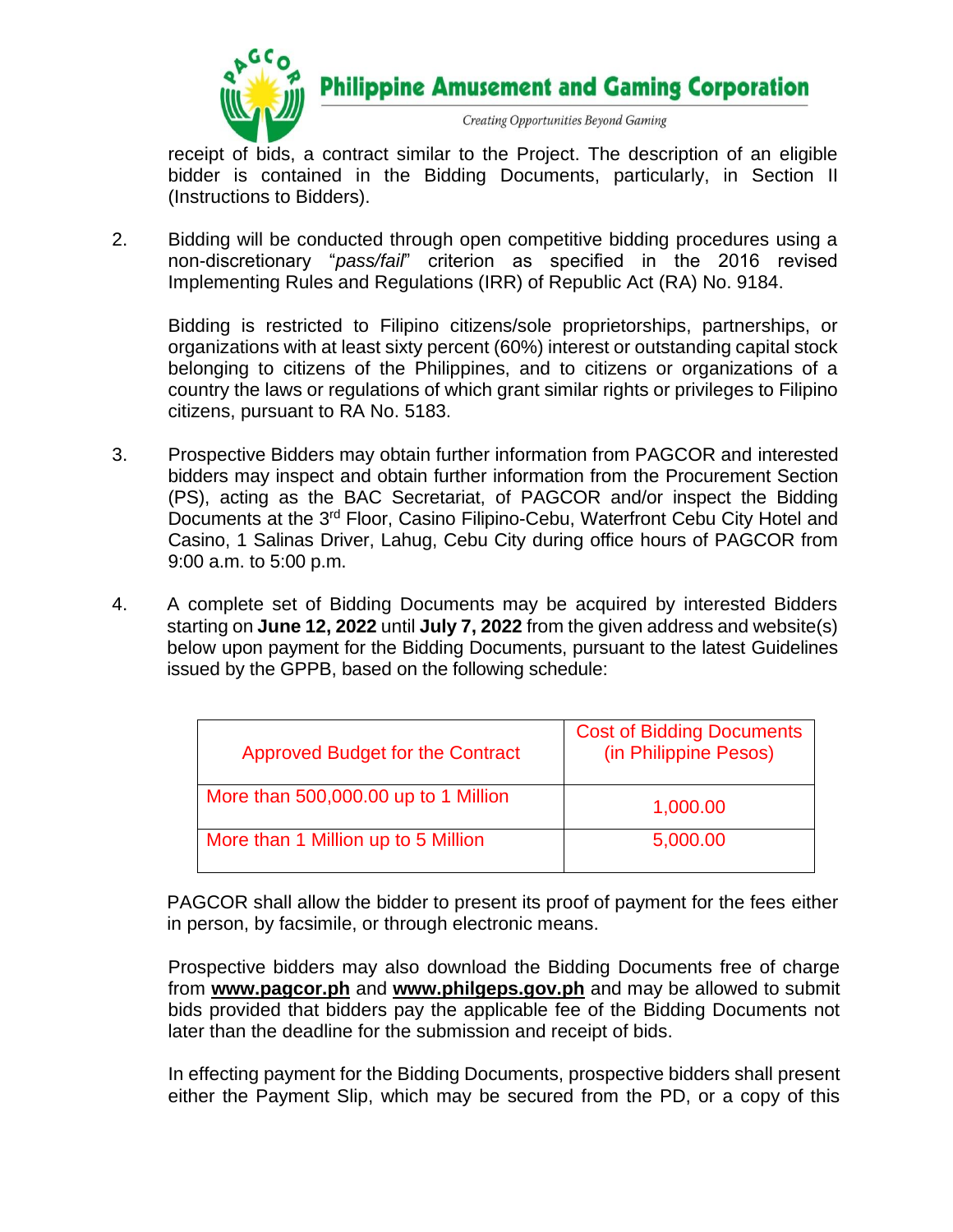

Invitation to Bid (ITB) to PAGCOR's Cashier, 3<sup>rd</sup> Floor, Casino Filipino-Cebu, Waterfront Cebu City Hotel and Casino, 1 Salinas Driver, Lahug, Cebu City.

- 5. The PAGCOR will l hold a **Pre-Bid Conference on June 23, 2022, Thursday,**  3:00pm at the 3<sup>rd</sup> Floor Conference Room, Casino Filipino-Cebu, Waterfront Cebu City Hotel and Casino, 1 Salinas Drive, Lahug, Cebu City **or through Video Conference via Zoom platform**, which shall be open to prospective bidders. You may send the request for provision of Zoom Meeting credentials thru [RamahdynaJezza.Conejos@pagcor.ph](mailto:RamahdynaJezza.Conejos@pagcor.ph) before the scheduled meeting**.**
- 6. Bids must be duly received by the BAC Secretariat through manual submission on or before July 07, 2022 (Thursday), 2:00pm at the 3<sup>rd</sup> Floor Conference Room, Casino Filipino-Cebu, Waterfront Cebu City Hotel and Casino, 1 Salinas Driver, Lahug, Cebu City. Late bids shall not be accepted.
- 7. All Bids must be accompanied by a bid security in any of the acceptable forms and in the amount stated in **ITB Clause 14**.
- 8. Bid opening shall be on **July 07, 2022 (Thursday), 2:00pm** onwards at the 3<sup>rd</sup> Floor Conference Room, Casino Filipino-Cebu, Waterfront Cebu City Hotel and Casino, 1 Salinas Driver, Lahug, Cebu City. Bids will be opened in the presence of the bidders' representatives who choose to attend the activity.
- 9. Bidders shall bear all costs associated with the preparation and submission of their bids, and PAGCOR will in no case, be responsible or liable for those costs, regardless of the conduct or outcome of the bidding process.

Bidders should note that PAGCOR will only accept bids from those that have paid the applicable fee for the Bidding Documents.

PAGCOR assumes no responsibility whatsoever to compensate or indemnify bidders for any expenses incurred in the preparation of their bids.

In accordance with Government Procurement Policy Board (GPPB) Circular 06- 2005 - Tie-Breaking Method, the Bids and Awards Committee (BAC) shall use a non-discretionary and non-discriminatory measure based on sheer luck or chance, which is "DRAW LOTS," in the event that two (2) or more bidders have been postqualified and determined as the bidder having the Lowest Calculated Responsive Bid (LCRB) to determine the final bidder having the LCRB, based on the following procedures:

- a) In alphabetical order, the bidders shall pick one rolled paper.
- b) The lucky bidder who would pick the paper with a "CONGRATULATIONS" remark shall be declared as the final bidder having the LCRB and recommended for award of the contract.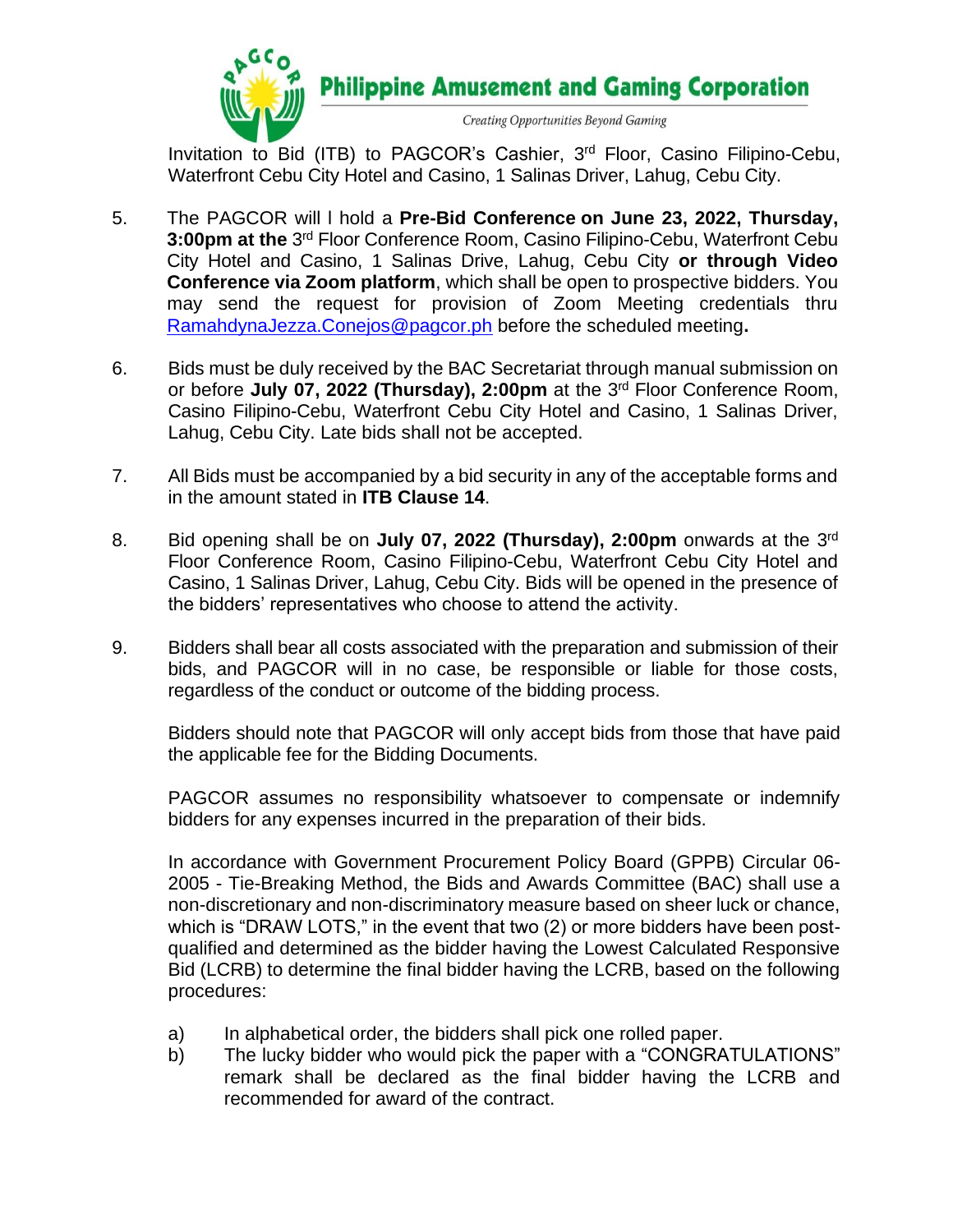

10. The

PAGCOR reserves the right to reject any and all bids, declare a failure of bidding, or not award the contract at any time prior to contract award in accordance with Sections 35.6 and 41 of the 2016 revised IRR of RA No. 9184, without thereby incurring any liability to the affected bidder or bidders.

11. For further information, please refer to:

## **Ramahdyna Jezza "Quimbee" Q. Conejos**

Procurement Officer 1 Procurement Section 3<sup>rd</sup> Floor, Casino Filipino-Cebu, Waterfront Cebu City Hotel and Casino, 1 Salinas Driver, Lahug, Cebu City RamahdynaJezza.Conejos@pagcor.ph Tel Nos.: 268-4989 or 232-9888 local 5269 or 5265 www.pagcor.ph

12. You may visit the following websites:

For downloading of Bidding Documents: *[www.pagcor.ph](http://www.pagcor.ph/) or [www.philgeps.gov.ph](http://www.philgeps.gov.ph/)*

Date of Issue: June 12, 2022

**CELESTE B. JAVIER (SGD) Chairperson** BRANCH BIDS AND AWARDS COMMITTEE CASINO FILIPINO – CEBU

\_\_\_\_\_\_\_\_\_\_\_\_\_\_\_\_\_\_\_\_\_\_\_\_\_\_\_\_\_\_\_\_\_\_\_